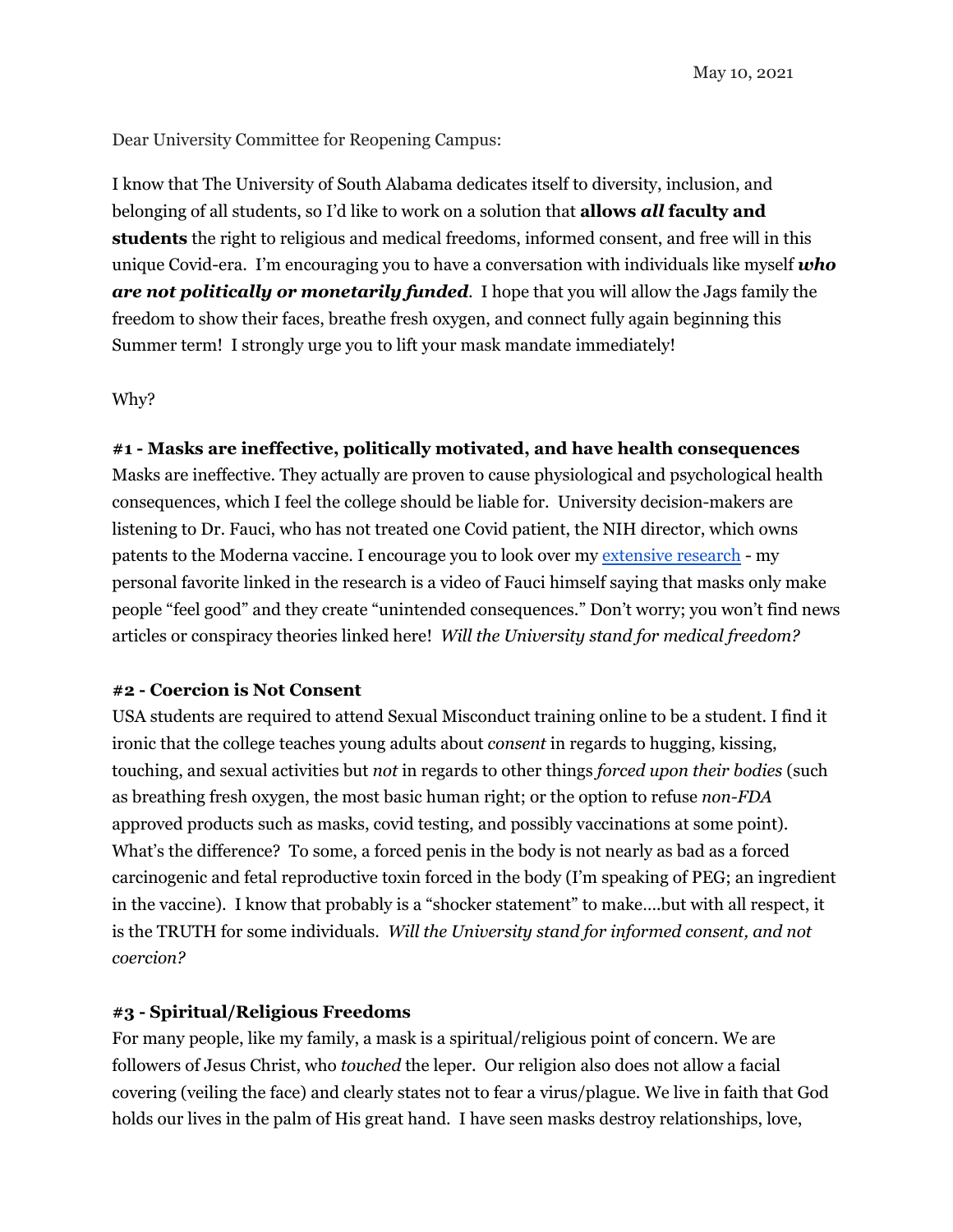connection, and so much more. I strongly believe it is an act of the enemy. According to you[r](https://www.southalabama.edu/colleges/com/com-bulletin/policy-nondiscrimination.html) [Nondiscrimination](https://www.southalabama.edu/colleges/com/com-bulletin/policy-nondiscrimination.html) Policy, religion is a legally protected class *free of discrimination and provided with equal access*. No governor's health order, college policy, or pandemic supersedes our Constitutionally-protected rights (US Federal Law Title VI of the Civil Rights Act of 1964). Both head coverings and facial coverings have a long history in religious writings and are included in religious discrimination law. To put it in perspective, this would be similar to the university asking a Muslim to remove the head covering for entry, or a member of the Jewish faith to remove the yarmulke as a condition of entry. I understand the mask policy applies to "all people the same, regardless of religion" -- which in essence is telling the student body that you have to eat a ham sandwich to enter campus and the rule applies to everyone. Would you make the Muslim student eat the ham sandwich? *Will the University stand for religious freedom and freedom of thought?*

**#4 - Masks, Covid Tests, and Vaccines are not authorized, FDA-approved products.**

21 US Code, [360bbb-3](https://www.law.cornell.edu/uscode/text/21/360bbb-3) that states no emergency authorized medical product can be forced as individuals have "*the option to accept or refuse administration of the product." (e 1 A ii III).* This includes masks, PCR tests, and vaccinations. I know the college is already pressuring students to get the vaccine, so I'd encourage you to read this [article](https://www.deconstructingconventional.com/post/18-reason-i-won-t-be-getting-a-covid-vaccine) on why some individuals do not want the vaccine. There is a lot of false information going around that the vaccine "is FDA approved". If you look at the 2nd paragraph of any of the vaccine inserts, you will see this certainly is NOT the case. This is an *experimental* vaccine with no long-term studies. If I am wrong in that statement, please point me to the studies. The CDC who everyone seems to follow has a long history of experimental vaccines/shady past of doing things wrong and apologizing after it's too late. Just one example is the Tuskegee [Experiment](https://www.cdc.gov/tuskegee/timeline.htm). *Will the University allow students to decide if they want to be a part of the "Covid-19 experiment" using unauthorized/unapproved products?*

# **#5 - Alabama State - Governor Mandate Lifted & Personal Responsibility Encouraged**

Those who *choose* to get vaccinated and wear masks certainly have the option to do so at this point. I will stand for their freedom as well. I encourage you to allow individuals to "*exercise personal responsibility"*, as the Alabama governor advised ([here](https://governor.alabama.gov/assets/2021/05/Safer-Apart-Order-05-03-2021-FINAL.pdf)) on May 3. I'll reference Page 3, where the governor only asks that post-secondary institutions "*encourage*" facial coverings; not mandate. *Will the university allow personal responsibility?*

I look forward to an unmasked future full of smiling faces!

Respectfully, Kimberly Ellis ([77ellisk77@gmail.com](mailto:77ellisk77@gmail.com))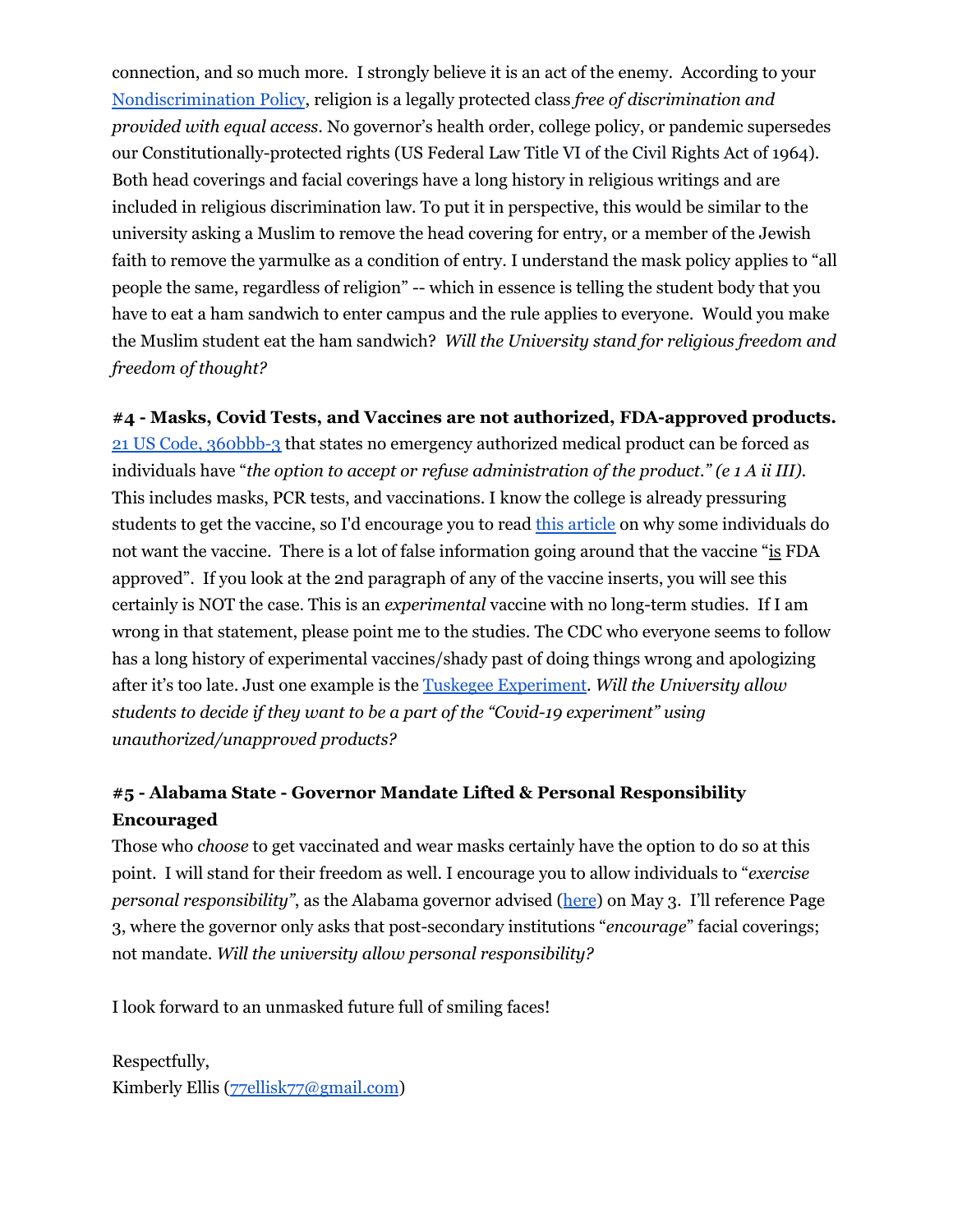**Below is a string of emails in my fight against the mask requirements set forth by the University of South Alabama. Scroll to the bottom to see the last letter which finally got the University to surrender and change the policy. Masks are now optional for all students, faculty, and staff. Covid testing is no longer required as well. The COVID vaccine was never required, but I felt like it was moving in that direction. This is why this effort was so important. It laid the groundwork to let them know that all individuals have the right to choose.**

# **Original Email (5/3/21):**

Dr. Estis,

I spoke with Mr. Laventrice Ridgeway regarding a mask exemption and he pointed me in your direction since I did not believe my daughter's need was disability-related. I spoke with him because your [website](https://www.southalabama.edu/reopening/) said to direct mask exemption requests to the Office of Student Disability Services. After reviewing the USA Accommodation Application and Documentation Criteria that was sent to me, I'm not sure that my daughter's situation fits the protocol set forth by the Office of Student Disability Services. I am, however, confident that the COVID-era has brought on *new challenges* that need to be addressed in regards to the exemption of the face mask mandate.

First, let me share that I have done [extensive](https://docs.google.com/document/d/1AZRskcQt3rQHgzK5ZRjGpUQ5av8VldzYNKiGwCqEgfk/edit?usp=sharing) research, indicating the potential physiological and psychological harms of face masks. I have seen and experienced several of these effects in my family. Is the University of South Alabama liable for these potential health consequences? Wouldn't you advocate for individuals at your institution to have medical freedom?

Second, a mask is a spiritual/religious point of concern for our family, as we practice faith, not fear. We are followers of Jesus Christ, who *touched* the leper. Our religion also does not allow the use of a facial covering (veiling the face) and clearly states not to fear a virus/plague. According to your [Nondiscrimination](https://www.southalabama.edu/colleges/com/com-bulletin/policy-nondiscrimination.html) Policy, religion is a legally protected class *free of discrimination and provided with equal access*. No governor's health order, college policy, or pandemic supersedes our Constitutionally protected rights (US Federal Law Title VI of the Civil Rights Act of 1964). To put it in perspective, this would be similar to the university asking a Muslim to remove the head covering for entry, or a member of the Jewish faith to remove the yarmulke as a condition of entry.

Lastly, I'll reference 21 US Code, [360bbb-3](https://www.law.cornell.edu/uscode/text/21/360bbb-3) that states no emergency authorized medical product can be forced as individuals have "*the option to accept or refuse administration of the product*." (e 1 A ii III). **This includes masks, PCR tests, and vaccinations.**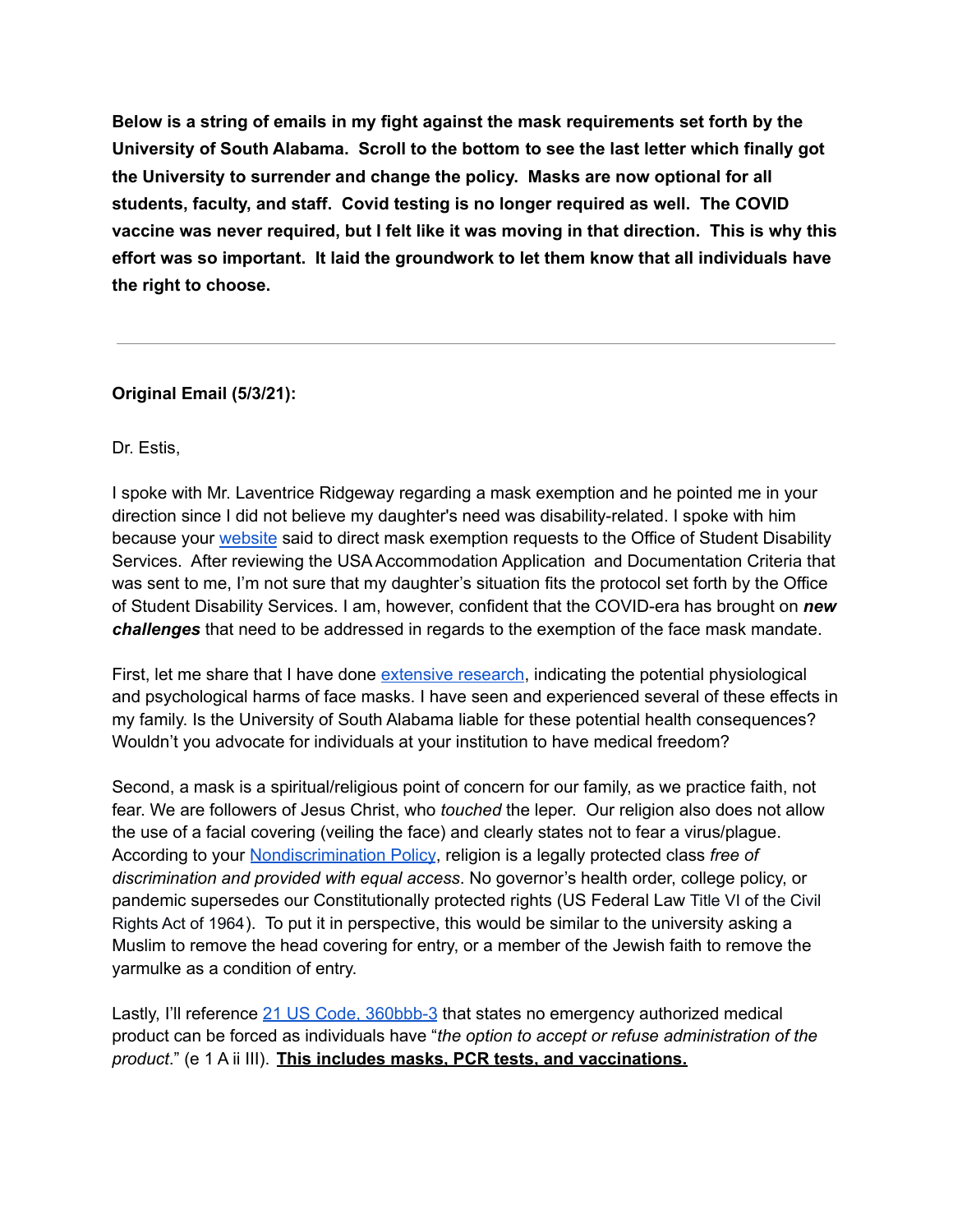I know that your university is dedicated to diversity, inclusion, and belonging, so I'd like to work on a solution that allows *all* faculty and students the right to their religious and medical freedoms, especially in this unique Covid-era. **Please let me know how to proceed with an exemption, given the information above.** I'm happy to have a *recorded* Zoom meeting to discuss further if needed.

Thanks for your time, Kimberly Ellis

### **Response from College (5/3/21):**



← Julie Estis to me  $\sqrt{ }$ 

Hi Ms. Ellis.

Mon. May 3, 5:07 PM (3 days ago)  $\frac{4}{3}$  $\cdot$ :

I am writing to let you know that I received your email, and I will get back to you with a more detailed response in the next few days. Thank you for your patience as we take time to thoroughly consider your request and the information you provided. Sincerely. Julie M. Estis, Ph.D., CCC-SLP University of South Alabama COVID-19 Response Coordinator Associate Professor of Speech-Language Pathology jestis@southalabama.edu

251.461.1590

# **Response from College (5/6/21):**

Ms. Ellis.

Thank you for your email inquiry regarding the University's masking policy. As you noted, medical requests for mask exemptions are handled through the University's Office of Student Disability Services. If you believe your daughter may qualify for a medical exemption, please follow the protocol provided by the Office of Student Disability Services.

At present, there is no generally available religious exemption to the masking requirement. The University's policy is based on public health guidance published by the U.S. Centers for Disease Control and Prevention and the Alabama Department of Public Health and is intended to reduce transmission of COVID-19 among the campus community. The policy itself is neutral and of general applicability to all members of the campus community, regardless of religious affiliation or lack thereof, which is consistent with state and federal law and the University's Nondiscrimination Policy.

Sincerely. Julie M. Estis, Ph.D., CCC-SLP University of South Alabama COVID-19 Response Coordinator Associate Professor of Speech-Language Pathology jestis@southalabama.edu

251.461.1590

**My Response (5/6/21):**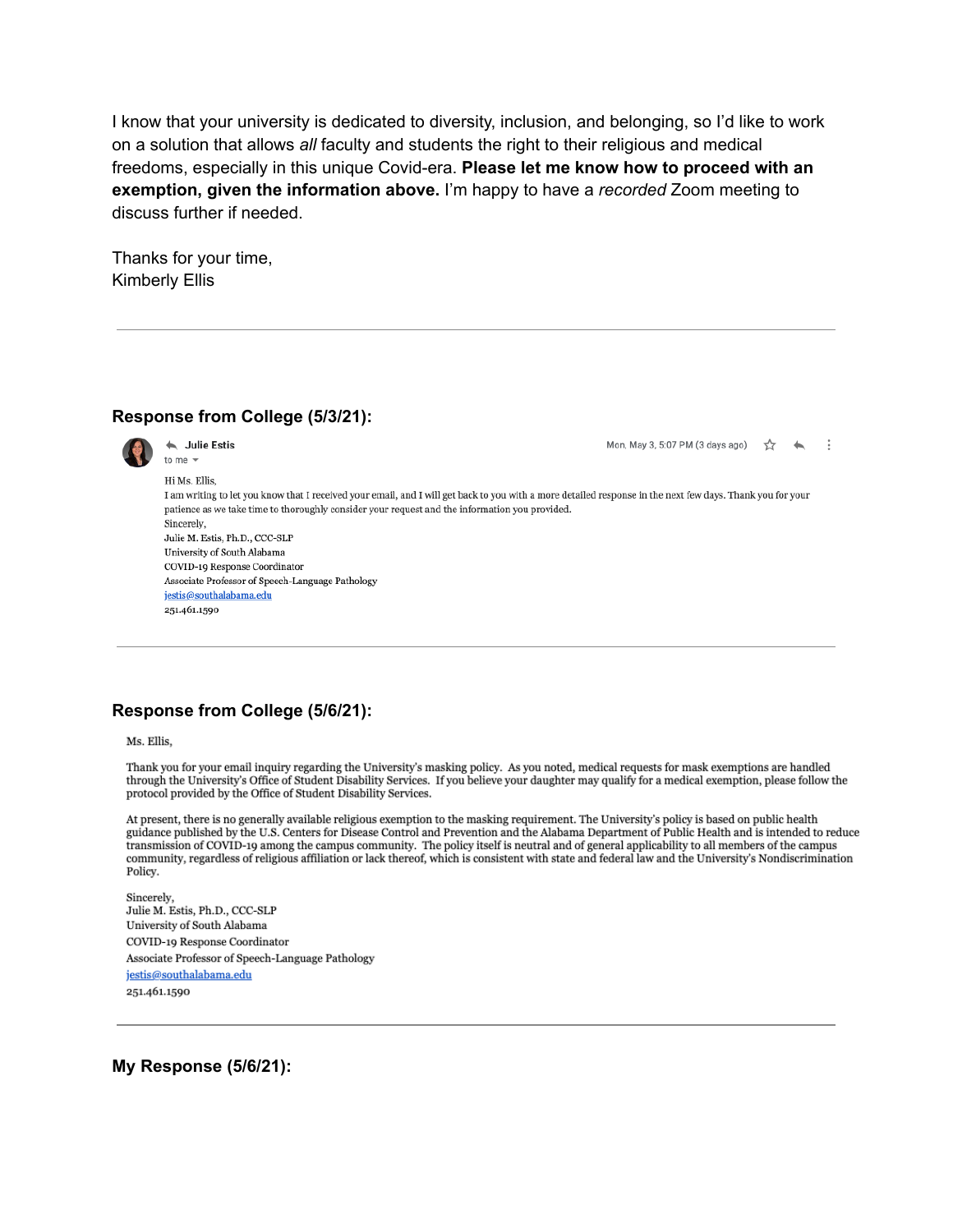Hi Dr. Estis,

Thank you for your timely response. I appreciate you getting back to me. I understand that your masking policy is based on government *guidance*. I also understand that your policies likely have to do with monetization. However, that *guidance* is *not a state or federal law*. What I've provided you with is, however, US Code/Federal Law.

If we want to take a look further into the state *order*, let me remind you that on May 3, 2021, the governor of Alabama lifted the statewide mask mandate and now only asks post-secondary institutions to "*encourage*" the use of face masks and encourages individuals to take "*personal responsibility"* [\(here](https://governor.alabama.gov/assets/2021/05/Safer-Apart-Order-05-03-2021-FINAL.pdf)).

I know my daughter had to go through a required Sexual Misconduct training online to be a student at USA. I find it ironic that the college teaches young adults about **consent** in regards to hugging, kissing, and touching but not in regards to other things *forced* upon their bodies (such as breathing fresh oxygen, the most basic human right; or the option to refuse *non-FDA* approved products such as masks, nasal testing, and possibly vaccinations at some point).

I'd like to speak with someone who has the authority to make a change in the current school policy and allow students and faculty to have personal responsibility, medical choice, free will, and religious thought. Can you please direct me to whom I should speak with who has policy authority?

Again, thank you for your time, Kimberly Ellis

### While I waited on Dr. Estis' response, I wrote a letter to the [President](https://docs.google.com/document/d/12gTmX1wGGatoBrBFuu7wfZlK6aGwjiAJCZyhcpMqonA/edit?usp=sharing) and Board.

On Mon, May 10, 2021 at 11:24 AM Julie Estis <jestis@southalabama.edu> wrote:

Ms. Ellis.

Our University Committee for Reopening Campus sets policies and practices to provide as safe an environment as possible for students, faculty, and staff throughout the duration of the pandemic. If you would like to request a review by this committee, I can present a written request from you to them for consideration.

Sincerely. Julie M. Estis, Ph.D., CCC-SLP University of South Alabama COVID-19 Response Coordinator Associate Professor of Speech-Language Pathology jestis@southalabama.edu 251.461.1590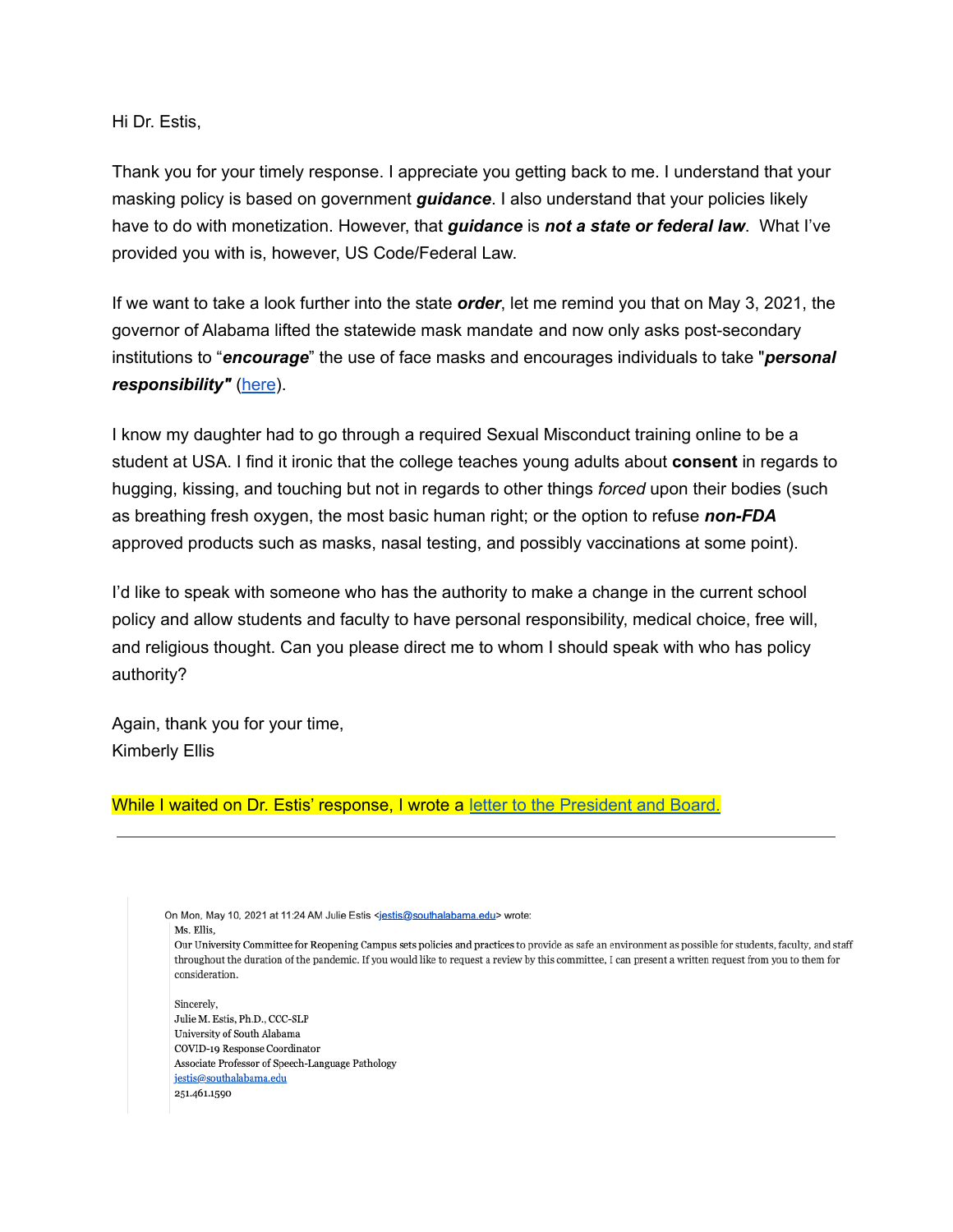On May 10, 2021, at 5:11 PM, K. Ellis <77ellisk77@gmail.com> wrote:

Yes, that would be great! Please let me know how I can proceed to talk with the committee. What do you need from me?

On Mon, May 10, 2021 at 6:03 PM Julie Estis <jestis@southalabama.edu> wrote: Good evening, Please submit a written document explaining your position, and I will share it with the committee for consideration.

Thanks, Julie M. Estis, Ph.D., CCC-SLP COVID-19 Response Coordinator Associate Professor, Speech Language Pathology

K. Ellis <77ellisk77@gmail.com>

to Julie -

Dr. Estis,

Attached is my letter to the committee. I look forward to hearing from them.

Kimberly Ellis

Letter to Committee

© Mon, May 10, 7:39 PM (1 day ago) ☆ ★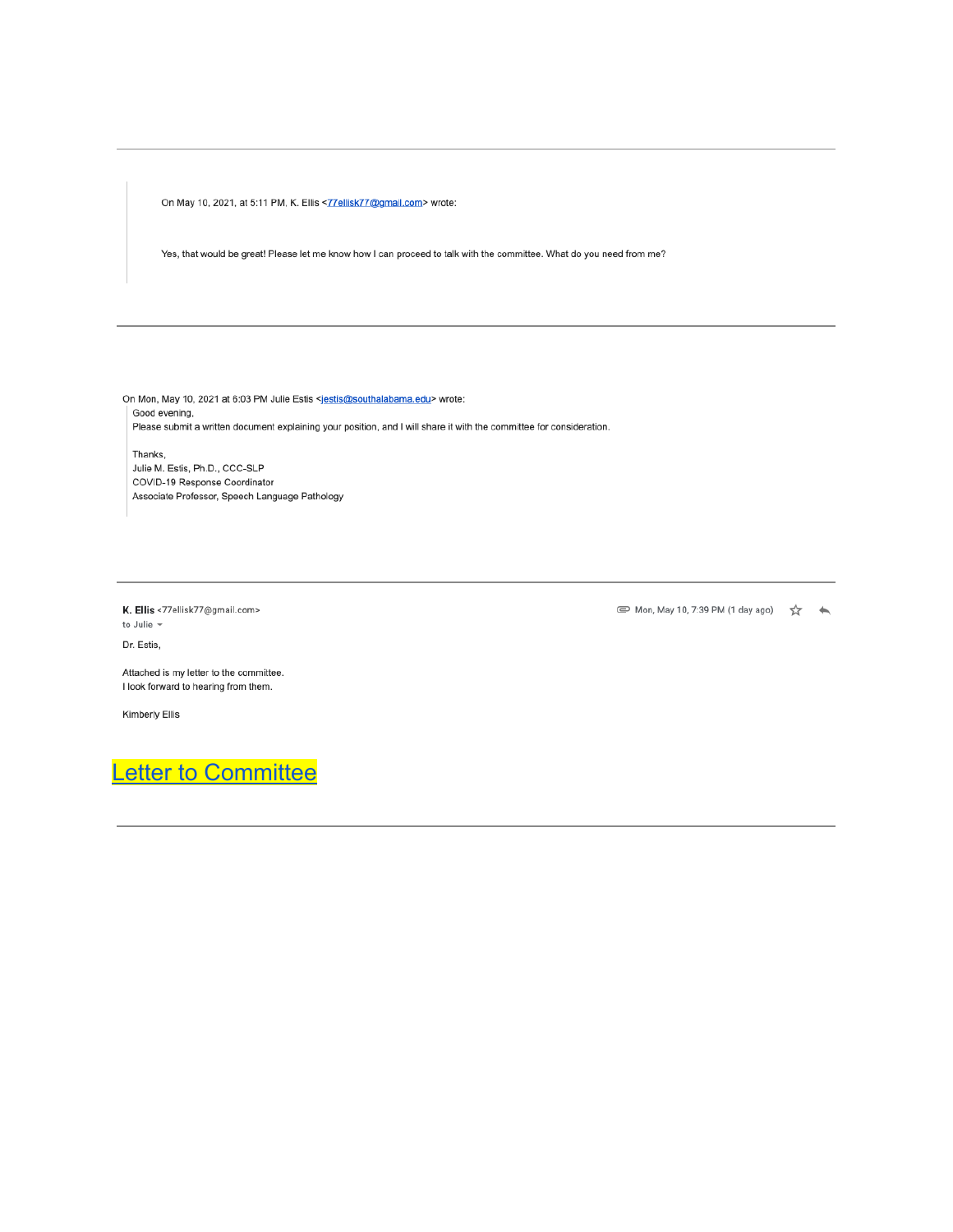

#### **Julie Estis** to me  $\sqrt{ }$

Ms. Ellis. Your request has been received. I will keep you updated on the status after the committee review.

Thank you, Julie M. Estis, Ph.D., CCC-SLP University of South Alabama COVID-19 Response Coordinator Associate Professor of Speech-Language Pathology jestis@southalabama.edu 251.461.1590

# **Response from College (5/3/21):**

**Julie Estis** 

to me  $\sqrt{*}$ 

Ms. Ellis.

8:38 AM (11 minutes ago) ☆

The Reopening Committee thoughtfully considered your request. Just last week, we updated our University campus COVID-19 policies and practices to align with the latest Center for Disease Control and Prevention (CDC) guidelines. Our guiding principle is to provide as safe an environment as possible for students, faculty and staff. We will continue to monitor the COVID-19 situation and update our policies and practices accordingly. We encourage you to periodically check our website for additional changes that may be made.

Thank you, Julie M. Estis, Ph.D., CCC-SLP University of South Alabama COVID-19 Response Coordinator Associate Professor of Speech-Language Pathology jestis@southalabama.edu 251.461.1590

# **Response from Me (5/3/21):**

Hi Dr. Estis,

Thank you for your response. I understand that you and the Committee are working hard to provide a safe environment for all Jags. I'm happy to hear that people like yourself and the members of the Committee now feel safe with the availability of the vaccine and no required mask.

The medical textbooks that health professionals like yourself have learned from are highly biased and censored, but let me remind you that the CDC has been wrong many, many times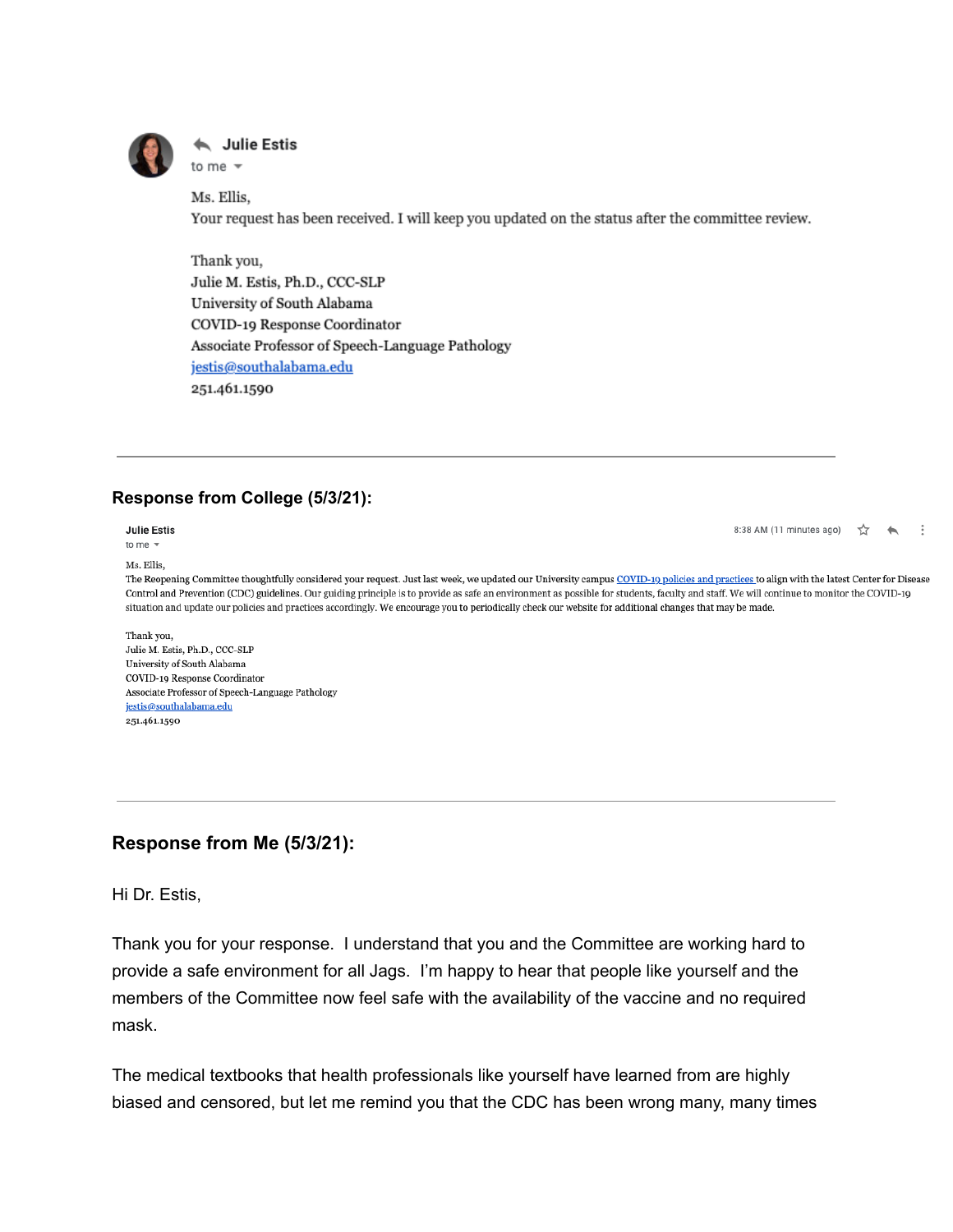before. I am speaking on behalf of individuals who do not trust the CDC and would like to make their own informed health choices.

The bottom line is this: mandating products authorized for **Emergency Use [Authorization](https://www.fda.gov/emergency-preparedness-and-response/mcm-legal-regulatory-and-policy-framework/emergency-use-authorization) status** [\(EUA\)](https://www.fda.gov/emergency-preparedness-and-response/mcm-legal-regulatory-and-policy-framework/emergency-use-authorization) violates federal law as detailed in the following legal [notifications.](https://www.fda.gov/drugs/types-applications/investigational-new-drug-ind-application#emergency) All COVID vaccines, COVID PCR and antigen tests, and masks are merely EUA-authorized, not approved or licensed by the federal government. Long-term safety and efficacy have not been proven. I've attached three notices to this email regarding such.

After reading the attachments, please let me know **how non-vaccinated faculty/students have the option to refuse** according to 21 US Code, [360bbb-3](https://www.law.cornell.edu/uscode/text/21/360bbb-3).

Thank you, Kimberly Ellis

(Linked [Documents](https://childrenshealthdefense.org/legal/legal-resources/) Here)

# **University Response 5/26/21:**



← Julie Estis to me  $\sqrt{*}$ 

Hi Ms. Ellis.

8:26 AM (3 hours ago) ☆ ← :

The University's current masking policy is consistent with federal and state law. Please continue to check our website periodically for our latest COVID-19 policies and practices as we anticipate updated guidelines in advance of the fall 2021 semester.

Sincerely, Julie M. Estis, Ph.D., CCC-SLP University of South Alabama COVID-19 Response Coordinator Associate Professor of Speech-Language Pathology jestis@southalabama.edu 251.461.1590

# **My Response 5/26/21:**

Dr. Estis,

I know you must be really tired of me, and I hate to continue to bother you with my concerns. But I have two questions: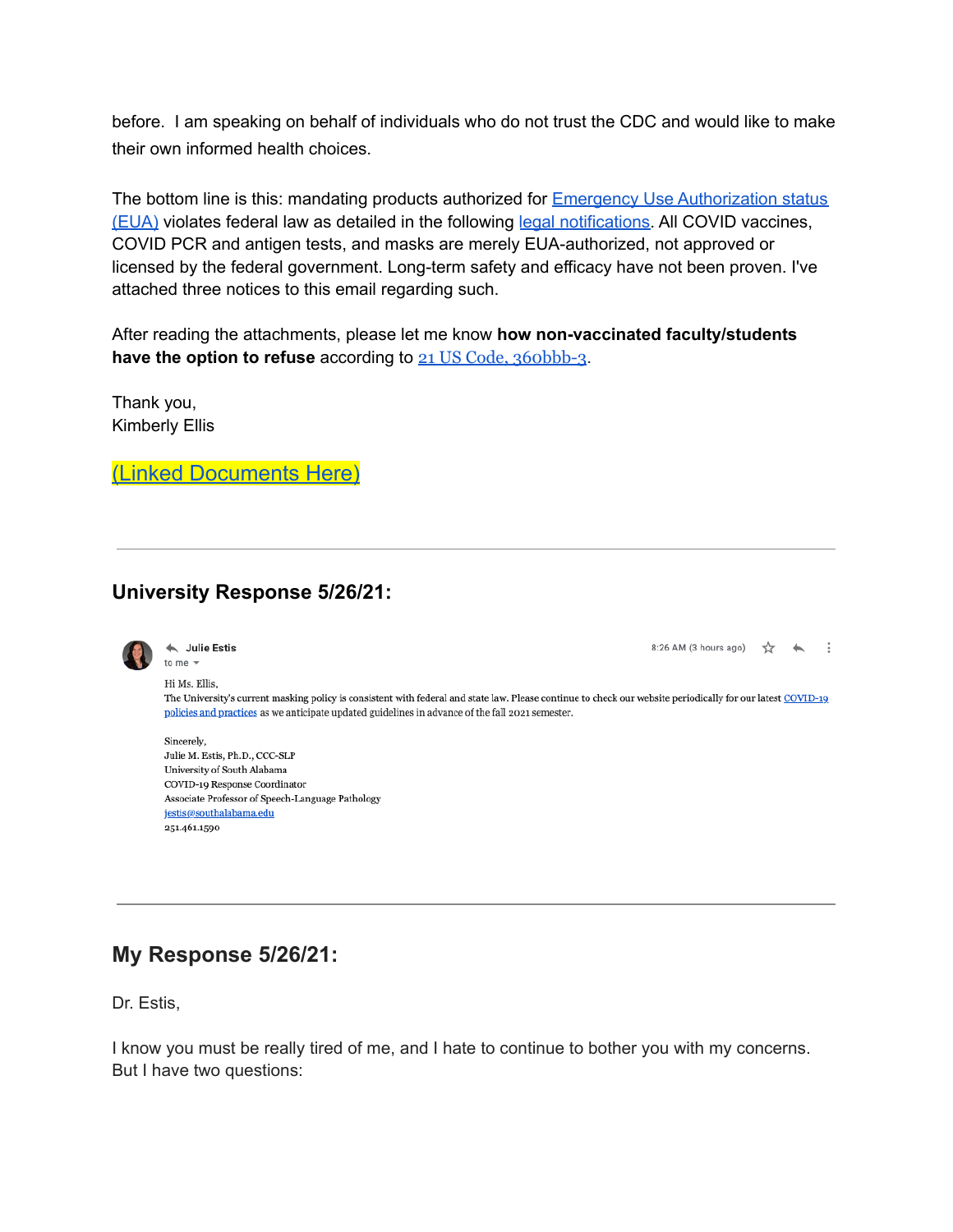- Which "**federal and state laws**" are you referring to? I have not heard of any state or federal law requiring non-vaccinated students to wear a face mask. However, laws exist to protect individuals' choices around using unauthorized medical products, which your university is ignoring. The right for a healthy individual to breathe fresh air should not be up for debate.
- How can a student proceed with a mask exemption for religious or philosophical reasons? Do you allow an exemption for these things? If not, how can I file a formal grievance?

I'm copying the standing President on this email because he is aware of my letter to the Committee. I feel like upper leadership, whether it be the Board or the President, should be involved here.

To protect the university, I urge you to change the verbiage of your policy to be **consistent with the CDC**, since that is what you are using as a base for your policies. Notice at the top of the CDC's website it says "GUIDANCE" (not a law - there is a big difference). The tacking on of the policing of students through possibly disciplinary action and requirements in specific settings is overstepping the "guidance" and not allowing choice. I'd like to recommend how you might easily change your policy and still follow CDC guidelines and allow "personal responsibility" as the Alabama Governor suggested:

**Masking.** While on University of South Alabama academic campuses or while participating in USA-sponsored activities, employees, students, and guests are **encouraged** to follow current [CDC guidelines for face masks](https://www.cdc.gov/coronavirus/2019-ncov/prevent-getting-sick/cloth-face-cover-guidance.html). At this time, CDC's guidelines include masks optional [for those who are fully vaccinated](https://www.cdc.gov/coronavirus/2019-ncov/vaccines/fully-vaccinated.html) and [required for](https://www.cdc.gov/coronavirus/2019-ncov/prevent-getting-sick/prevention.html) those who [are not vaccinated.](https://www.cdc.gov/coronavirus/2019-ncov/prevent-getting-sick/prevention.html) It is the responsibility of each individual to comply with the CDC's guidelines. **requirements** based on their vaccine status. Noncompliance is subject to University disciplinary processes. Additional requirements may apply, and must be followed as announced, in specific settings.



I look forward to hearing from you soon, Kimberly Ellis